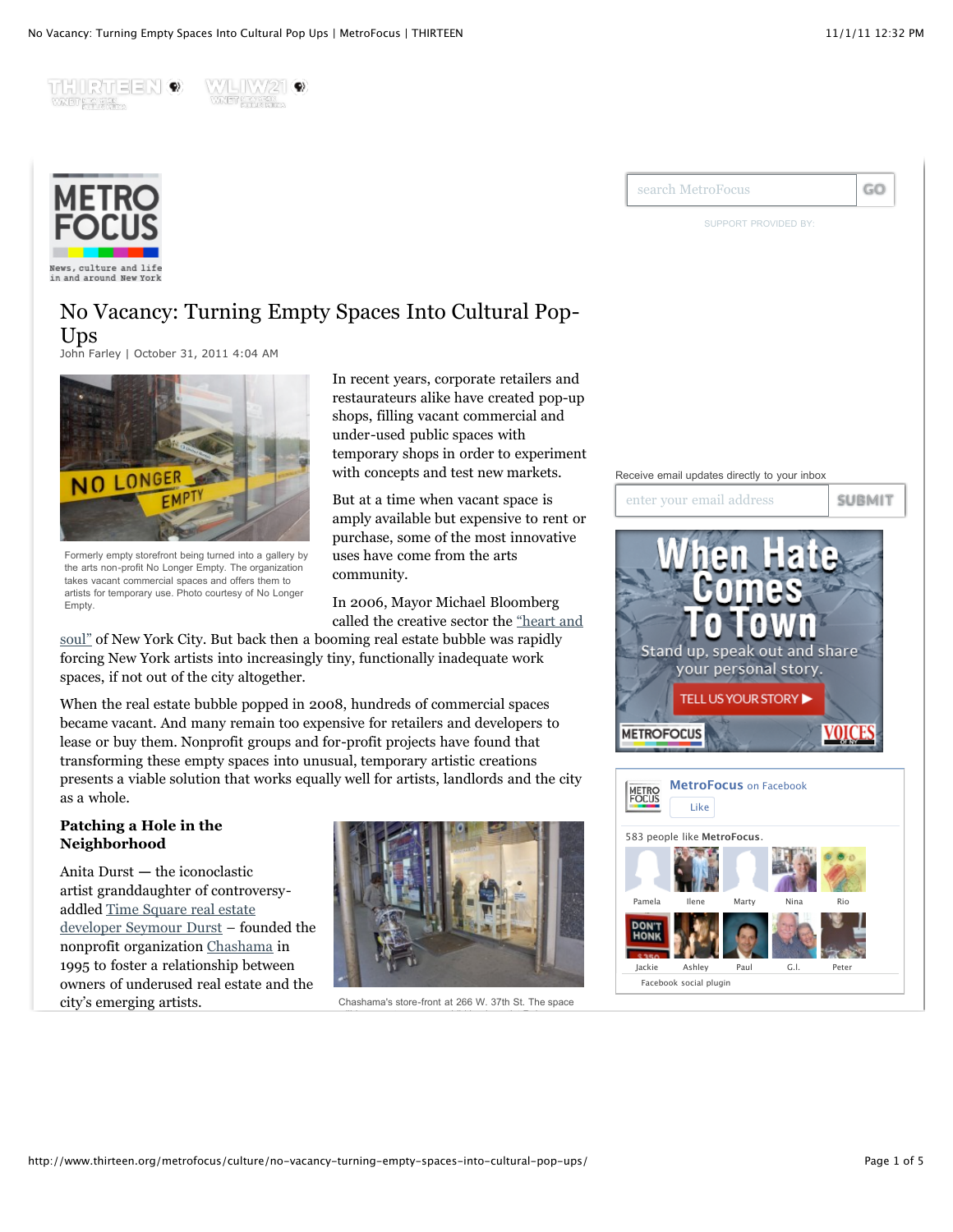Here's how Chashama's model works: Building owners come to Chashama when they have properties they're

will house a temporary exhibition by artist Rebecca Sherman from Nov. 30 through Dec. 12. Photo courtesy of Chamshama.

having trouble renting. Chashama rents the property itself — generally at a discounted price on a month-to-month basis — and then offers the space to an artist who has an idea for an installation in the space.

For example, Chashama connected artist Rebecca Sherman with an empty [storefront at 266 W. 37th St., which she will turn into a multimedia exhibition from](http://www.chashama.org/event/95) Nov. 30 to Dec. 12.

It's great for the artists, who get gallery space free of charge. But there's also great appeal for the landlords, particularly ones who own storefronts.

*We testified recently at City Council and recommended that a landlord should be able to get a tax incentive for putting an empty space into use. That would encourage people not to leave their spaces empty.* —Manon Slome, No Longer Empty

knows he can't use it for a couple of years, there's a negative energy in the neighborhood. But while we're there we create a positive energy," said Durst. In other words, unoccupied space is not only prone to physical deterioration — a turnoff to those who might be interested in a property — it can also drive investors away from surrounding properties and dampen community spirit.

"If a landowner has a building and he

And there's another benefit for landlords: foot traffic.

"Smart building owners understand that

this art in their windows makes their space look more attractive to future renters," Ellen Scott, creative director of [Smart Spaces,](http://www.smartspaces.org/) told the *[Daily News](http://articles.nydailynews.com/2011-03-22/local/29193112_1_art-exhibit-video-art-smart-space/2)* . "We've found the currency building owners care about most is cash, but not far behind that is publicity." Smart Spaces is similar to Chashama, but adds an educational component by offering guided walking tours of their temporary exhibits.

#### **RELATED CONTENT:**

- [All the World's a Canvas](http://www.thirteen.org/metrofocus/culture/all-the-worlds-a-canvas-at-graffiti-art-exhibit/)
- [Chosen Chapels of Love Will](http://www.thirteen.org/metrofocus/news/2011/07/pop-up-chapels-of-love-will-rise-in-central-park/) Rise in Central Park

Chashama and Smart Spaces both rely on federal [grants, such as those provided by the National](http://www.nea.gov/) Endowment for the Arts, but in some cases, private building owners and public institutions will offer spaces rent-free.

Chashama has also benefited from a package of art initiatives that the mayor's [office introduced in 2009. One of those initiatives allowed Chashama to occupy](http://www.nycedc.com/pressroom/pressreleases/pages/mayorbloombergannounces5initiativestostrengtennyculturalsector.aspx) space in the [Brooklyn Army Terminal](http://www.brooklynarmyterminal.com/) in Sunset Park, which they let artists use as studios on the condition that they participate in an entrepreneurial training program.



Dancers performing "Show Me the Money" at the abandoned bank vault at 14 Wall St. The space is part of the Lower Manhattan Cultural Council's Swing Space program. Photo courtesy of Imcc.net.

#### **Pop-Ups as "Swinging Residencies"**

[The Lower Manhattan Cultural Council](http://www.lmcc.net/about) has its own system for creating arts pop[ups through its Swing Space residency](http://www.lmcc.net/residencies/swingspace) program. Since 2005, the city agency has given more than 1,000 artists temporary residency in 20 under-used, publicly owned spaces. Past projects have included giving rehearsal space to an experimental dance company in an abandoned bank vault on Wall Street.



[MetroFocus](http://twitter.com/intent/user?screen_name=MetroFocus) Read about the [@MEATBALLERS](http://twitter.com/MEATBALLERS) & learn how to make one of their famous [#recipes](http://twitter.com/search?q=%23recipes) <http://t.co/MglzuXnd> [about 1 hour ago](http://twitter.com/MetroFocus/status/131380608743120896) · [reply](http://twitter.com/intent/tweet?in_reply_to=131380608743120896) · [retweet](http://twitter.com/intent/retweet?tweet_id=131380608743120896) · [favorite](http://twitter.com/intent/favorite?tweet_id=131380608743120896)

[MetroFocus](http://twitter.com/intent/user?screen_name=MetroFocus) Tallying the October snowstorm damage in [#NJ](http://twitter.com/search?q=%23NJ) [#NY](http://twitter.com/search?q=%23NY) & [#CT](http://twitter.com/search?q=%23CT) <http://t.co/3eGIwsdz> [22 hours ago](http://twitter.com/MetroFocus/status/131066944215453697) · [reply](http://twitter.com/intent/tweet?in_reply_to=131066944215453697) · [retweet](http://twitter.com/intent/retweet?tweet_id=131066944215453697) · [favorite](http://twitter.com/intent/favorite?tweet_id=131066944215453697)

[MetroFocus](http://twitter.com/intent/user?screen_name=MetroFocus) The Lowdown on the Back End of NYC Tech <http://t.co/Li2iVnZW> via [@cityhallnews](http://twitter.com/cityhallnews) [@bkessler](http://twitter.com/bkessler) [@mcandrew](http://twitter.com/mcandrew) [@itsmejon](http://twitter.com/itsmejon) [@rich1](http://twitter.com/rich1) [@carolepostdoITT](http://twitter.com/carolepostdoITT) [#chtech](http://twitter.com/search?q=%23chtech) [23 hours ago](http://twitter.com/MetroFocus/status/131052474055393280) · [reply](http://twitter.com/intent/tweet?in_reply_to=131052474055393280) · [retweet](http://twitter.com/intent/retweet?tweet_id=131052474055393280) · [favorite](http://twitter.com/intent/favorite?tweet_id=131052474055393280)

[MetroFocus](http://twitter.com/intent/user?screen_name=MetroFocus) RT [@nycmarathonfred](http://twitter.com/nycmarathonfred): Run for Your Life: Fred Lebow & the [#NYCMarathon](http://twitter.com/search?q=%23NYCMarathon) <http://t.co/4lZBCpQm>via [@MetroFocus](http://twitter.com/MetroFocus) on [@ThirteenNY](http://twitter.com/ThirteenNY) [23 hours ago](http://twitter.com/MetroFocus/status/131046558601977856) · [reply](http://twitter.com/intent/tweet?in_reply_to=131046558601977856) · [retweet](http://twitter.com/intent/retweet?tweet_id=131046558601977856) · [favorite](http://twitter.com/intent/favorite?tweet_id=131046558601977856)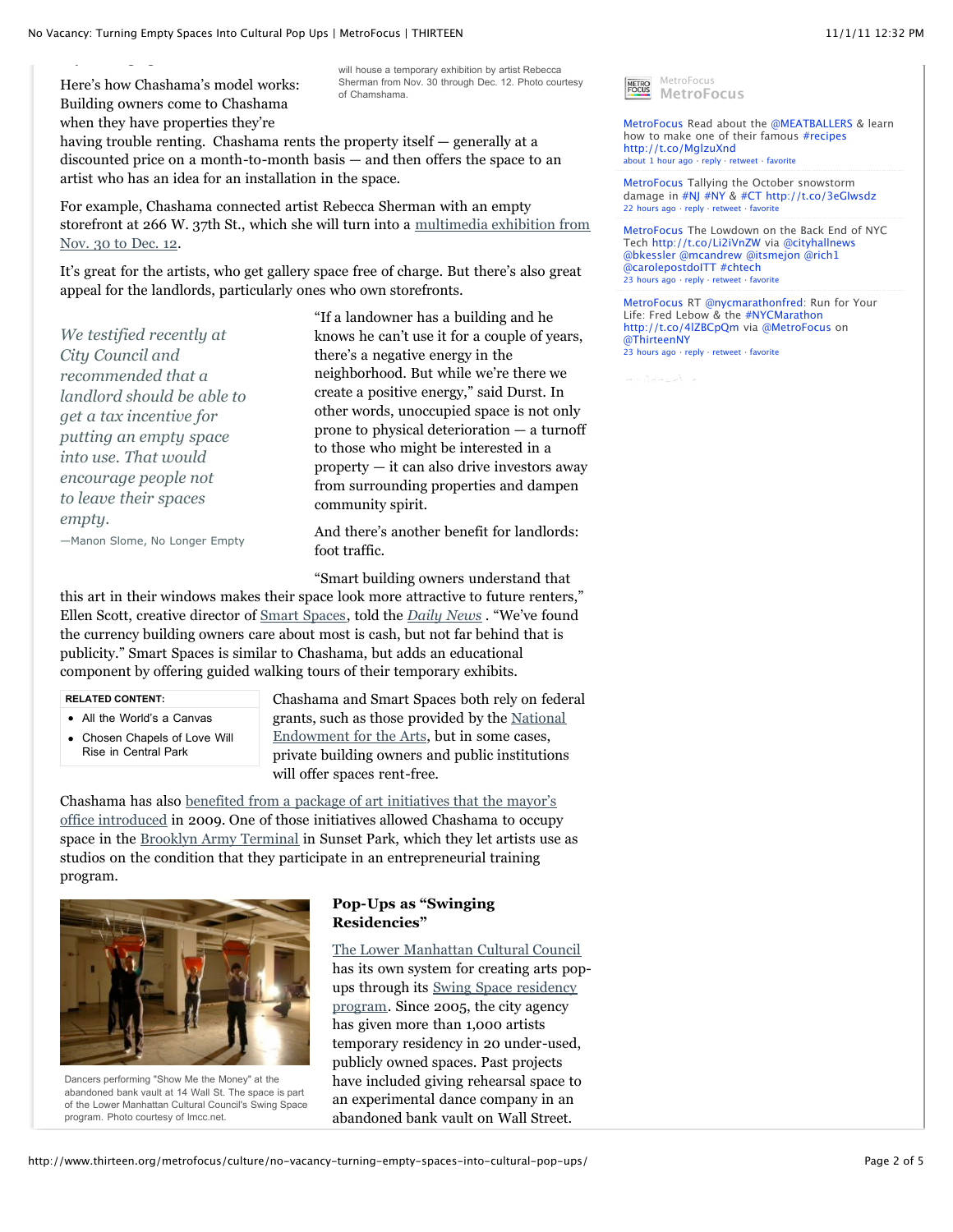Another Swing Space project was an art installation that filled an abandoned paint factory with chalkboards, which were covered with one *very* long math equation.

#### **Pop-Ups: Incentives for Investment and Education**

Some organizations and artists believe the city could help mobilize more landlords to donate space.

"We testified recently at City Council and recommended that a landlord should be able to get a tax incentive for putting an empty space into use. That would encourage people not to leave their spaces empty," said Manon Slome, president of [No Longer Empty.](http://www.nolongerempty.org/)

Like Chashama, No Longer Empty is a nonprofit that connects artists to temporary vacant spaces. No Longer Empty is unique in that it aims to relate artistic projects to the sites which house them, as well as to the surrounding community, and in that it only uses spaces that are donated free of charge.

"Our mission is to expand the audience of contemporary art," said Slome. Doing this involves coordinating with community organizers and local artists to imagine projects that contribute to arts education, often for children, and increasing cultural tourism to the area.

For instance, in 2010 No Longer Empty created a temporary exhibit at the [Chelsea Hotel, which included wor](http://www.nolongerempty.org/nc/home/what-we-do/exhibitions/exhibition/no-longer-empty-in-chelsea-hotel/)k by artists that resided in the building. Many of the artworks referenced the hotel's current financial troubles.



The Andrew Freedman Home in the Bronx. In December, No Longer Empty will turn the empty mansion into a temporary community art center. Photo courtesy of No Longer Empty.

## **Big Sleep, Big Profits**

The nonprofits creating pop-up galleries can certainly help generate considerable revenue through the sale of art and support the real estate industry. But a current theatrical production, the [critically acclaimed](http://theater.nytimes.com/2011/04/14/theater/reviews/sleep-no-more-is-a-macbeth-in-a-hotel-review.html) "[Sleep No More](http://sleepnomorenyc.com/)," suggests that the creative use of temporary space not only aids development, it can also be highly profitable.

### **WATCH VIDEO:**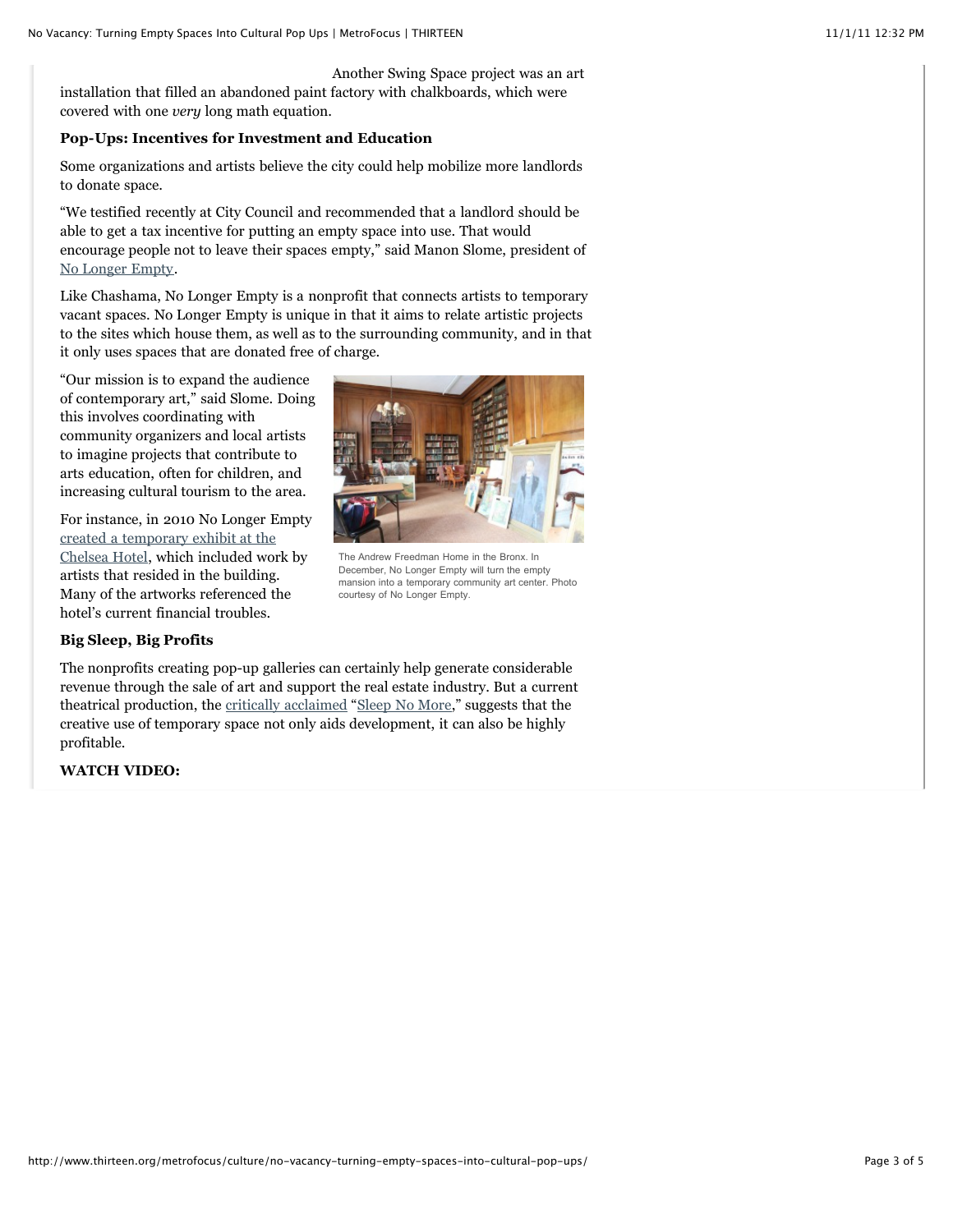*Interview with the producers of "Sleep No More," now playing at 530 W. 27th Street in Manhattan. Youtube/theatremania.*

The delightfully creepy experimental adaptation of "Macbeth" is nearing the end of its nine-month run in three connected warehouses on 27th Street, between 10th and 11th avenues. While the producers declined to comment on the play's profits, the play has [consistently sold-out](https://web.ovationtix.com/trs/cal/30945/1317510000000/prm/) three performances a night with audiences of more than 400 at a ticket price of \$75.

Until the play's New York City producers rented the gargantuan spaces last year, the landlord had not been able to find a renter or a developer since they were vacated in 2007. Its last residents were some of the cities hottest nightclubs — [Twilo, B.E.D., the Guest House and others — which were shuttered after the city](http://nymag.com/news/features/27845/) began cracking down on the Chelsea nightclub district in 2006.

Though it has a very different model than other cultural pop-ups, "Sleep No More" proves that these temporary endeavors can generate significant tax revenue.

Tags: [arts and culture](http://www.thirteen.org/metrofocus/tag/arts-and-culture/), [Chashama](http://www.thirteen.org/metrofocus/tag/chashama/), [development](http://www.thirteen.org/metrofocus/tag/development/), [funding](http://www.thirteen.org/metrofocus/tag/funding/), Lower Manhattan [Cultural Council, Michael Bloomberg, No Longer Empty, pop up spaces, rec](http://www.thirteen.org/metrofocus/tag/lower-manhattan-cultural-council/)[ession](http://www.thirteen.org/metrofocus/tag/recession/), [Sleep No More](http://www.thirteen.org/metrofocus/tag/sleep-no-more/), [Smart Spaces,](http://www.thirteen.org/metrofocus/tag/smart-spaces/) [tax incentives](http://www.thirteen.org/metrofocus/tag/tax-incentives/), [vacant space](http://www.thirteen.org/metrofocus/tag/vacant-space/)

#### **You may also like...**

[Same-Sex Marriage Activist Considering Run For Manhattan Borough](http://www.thirteen.org/metrofocus/news/2011/09/same-sex-marriage-activist-considering-run-for-manhattan-borough-president/) President